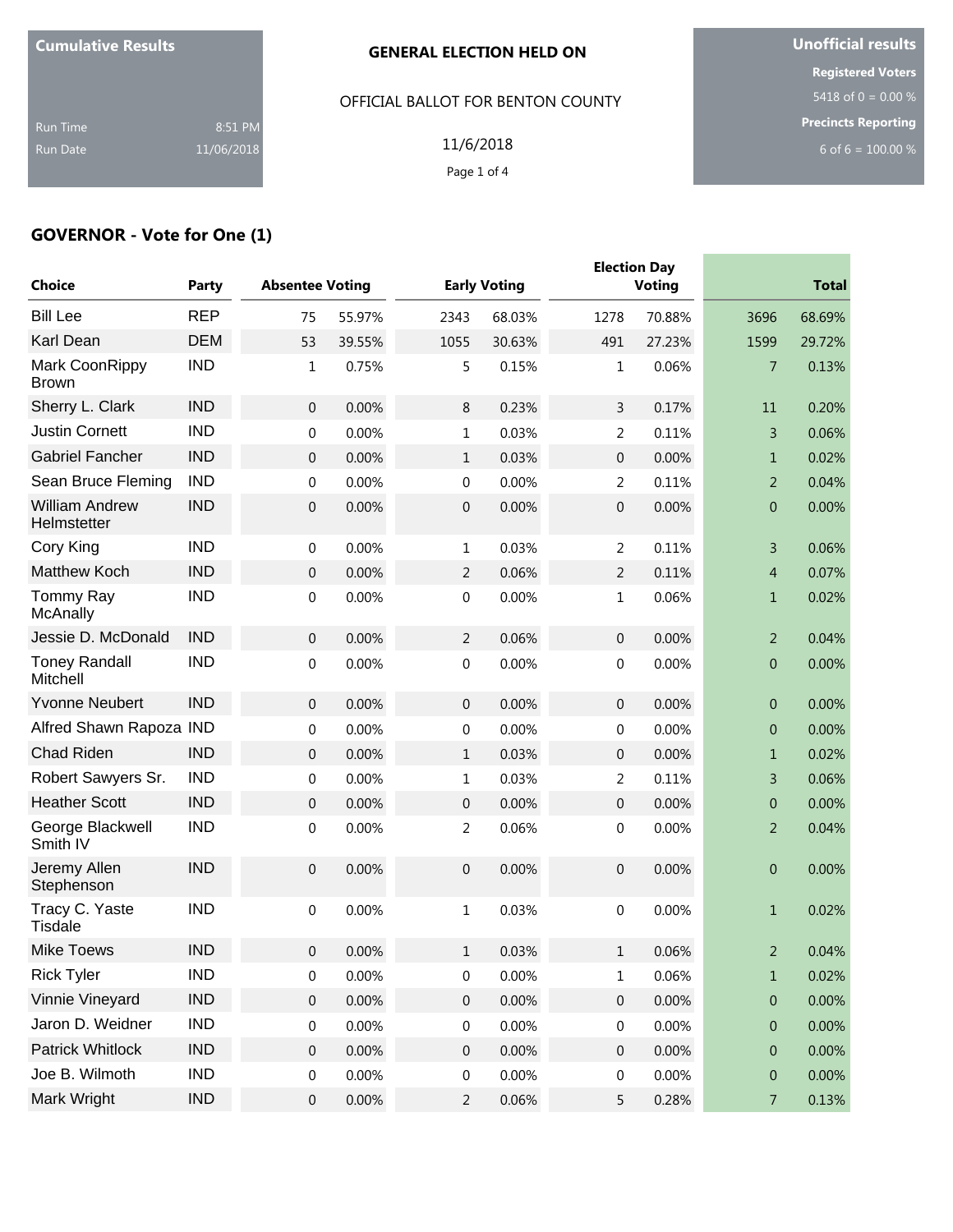| <b>Cumulative Results</b> |            |
|---------------------------|------------|
| <b>Run Time</b>           | 8:51 PM    |
| <b>Run Date</b>           | 11/06/2018 |

### OFFICIAL BALLOT FOR BENTON COUNTY

**Unofficial results Registered Voters** 5418 of  $0 = 0.00 %$ **Precincts Reporting**

6 of 6 =  $100.00 %$ 

11/6/2018 Page 2 of 4

### **GOVERNOR - Vote for One (1)**

| <b>Choice</b>    | Party       | <b>Absentee Voting</b> |          |      | <b>Early Voting</b> |      | <b>Election Day</b><br><b>Voting</b> |      | <b>Total</b> |
|------------------|-------------|------------------------|----------|------|---------------------|------|--------------------------------------|------|--------------|
| Eddie Murphy (W) |             | 0                      | $0.00\%$ | 0    | $0.00\%$            | 0    | $0.00\%$                             | 0    | $0.00\%$     |
|                  | Cast Votes: | 129                    | 96.27%   | 3426 | 99.48%              | 1791 | 99.33%                               | 5346 | 99.35%       |
|                  | Undervotes: | 3                      | 2.24%    | 15   | 0.44%               | 12   | 0.67%                                | 30   | 0.56%        |
|                  | Overvotes:  |                        | 1.49%    | 3.   | 0.09%               | 0    | $0.00\%$                             |      | 0.09%        |
|                  |             |                        |          |      |                     |      |                                      |      |              |

# **UNITED STATES SENATE - Vote for One (1)**

| <b>Choice</b>            | Party       | <b>Absentee Voting</b> |        |                | <b>Early Voting</b> |      | <b>Election Day</b><br><b>Voting</b> |                | <b>Total</b> |
|--------------------------|-------------|------------------------|--------|----------------|---------------------|------|--------------------------------------|----------------|--------------|
| Marsha Blackburn         | <b>REP</b>  | 69                     | 51.49% | 2209           | 64.14%              | 1211 | 67.17%                               | 3489           | 64.84%       |
| <b>Phil Bredesen</b>     | <b>DEM</b>  | 59                     | 44.03% | 1130           | 32.81%              | 533  | 29.56%                               | 1722           | 32.00%       |
| Trudy A. Austin          | <b>IND</b>  | $\mathbf{0}$           | 0.00%  | 12             | 0.35%               | 6    | 0.33%                                | 18             | 0.33%        |
| John Carico              | <b>IND</b>  | $\overline{0}$         | 0.00%  | 6              | 0.17%               | 6    | 0.33%                                | 12             | 0.22%        |
| Dean Hill                | <b>IND</b>  | $\mathbf{0}$           | 0.00%  | 15             | 0.44%               | 17   | 0.94%                                | 32             | 0.59%        |
| <b>Kevin Lee McCants</b> | <b>IND</b>  | $\mathbf{1}$           | 0.75%  | $\overline{4}$ | 0.12%               | 3    | 0.17%                                | 8              | 0.15%        |
| <b>Breton Phillips</b>   | <b>IND</b>  | $\mathbf{0}$           | 0.00%  | 6              | 0.17%               | 1    | 0.06%                                | $\overline{7}$ | 0.13%        |
| Kris L. Todd             | <b>IND</b>  | $\overline{0}$         | 0.00%  | 6              | 0.17%               | 4    | 0.22%                                | 10             | 0.19%        |
|                          | Cast Votes: | 129                    | 96.27% | 3388           | 98.37%              | 1781 | 98.78%                               | 5298           | 98.46%       |
|                          | Undervotes: | 5                      | 3.73%  | 56             | 1.63%               | 22   | 1.22%                                | 83             | 1.54%        |
|                          | Overvotes:  | 0                      | 0.00%  | $\mathbf 0$    | $0.00\%$            | 0    | 0.00%                                | $\theta$       | $0.00\%$     |

## **UNITED STATES HOUSE of REPRESENTATIVES District 7 - Vote for One (1)**

| Choice                       | Party       | <b>Absentee Voting</b> |          |      | <b>Early Voting</b> |      | <b>Election Day</b><br><b>Voting</b> |                | <b>Total</b> |
|------------------------------|-------------|------------------------|----------|------|---------------------|------|--------------------------------------|----------------|--------------|
| Mark E. Green                | <b>REP</b>  | 69                     | 51.88%   | 2247 | 65.55%              | 1226 | 68.80%                               | 3542           | 66.29%       |
| Justin Kanew                 | <b>DEM</b>  | 50                     | 37.59%   | 961  | 28.03%              | 457  | 25.65%                               | 1468           | 27.48%       |
| Leonard D. (Lenny)<br>Ladner | <b>IND</b>  | 0                      | $0.00\%$ | 21   | 0.61%               | 19   | 1.07%                                | 40             | 0.75%        |
| <b>Brent Legendre</b>        | <b>IND</b>  | $\Omega$               | 0.00%    | 11   | 0.32%               | 11   | 0.62%                                | 22             | 0.41%        |
|                              | Cast Votes: | 119                    | 89.47%   | 3240 | 94.52%              | 1713 | 96.13%                               | 5072           | 94.93%       |
|                              | Undervotes: | 14                     | 10.53%   | 188  | 5.48%               | 69   | 3.87%                                | 271            | 5.07%        |
|                              | Overvotes:  | 0                      | 0.00%    | 0    | $0.00\%$            | 0    | 0.00%                                | $\overline{0}$ | $0.00\%$     |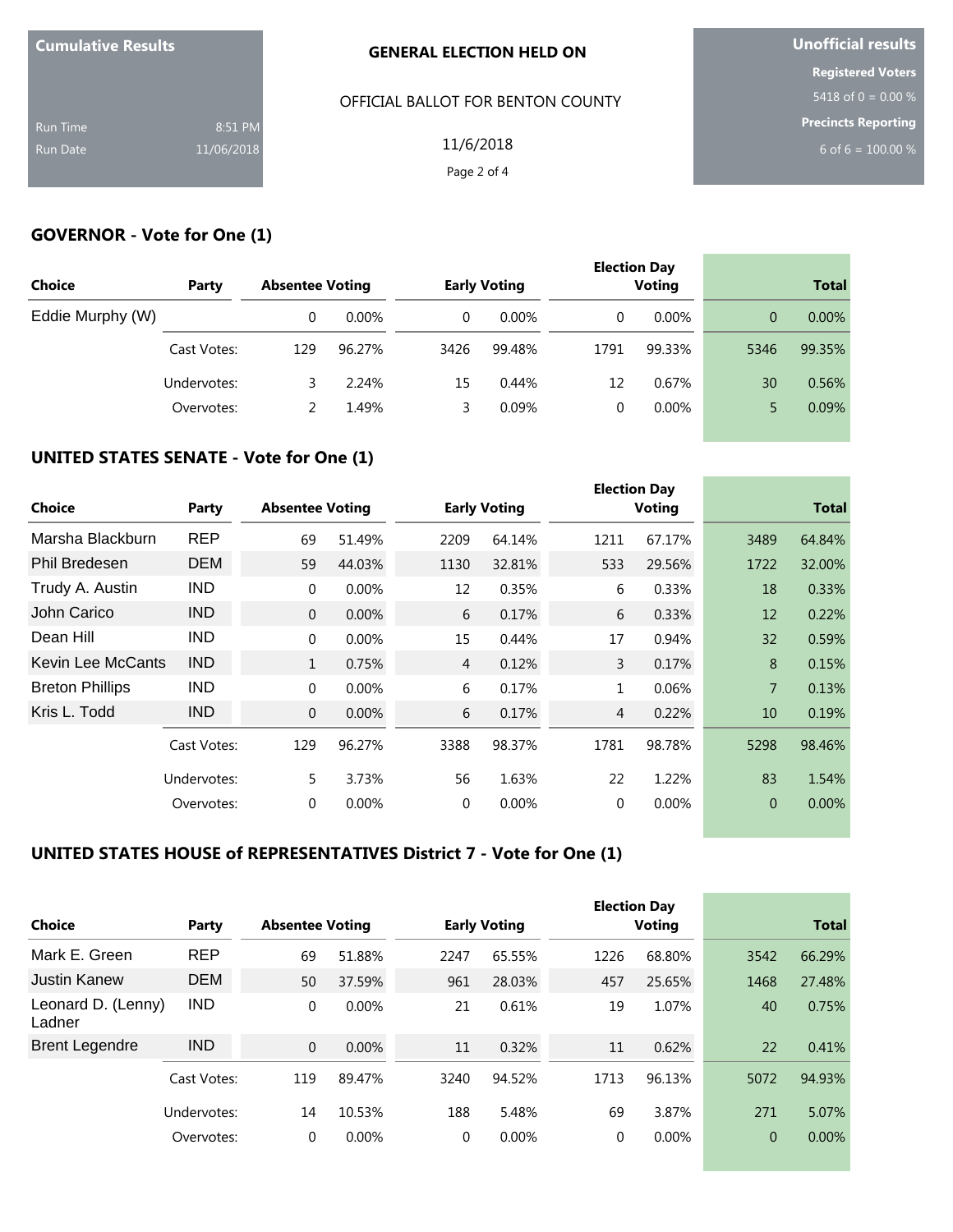| <b>Cumulative Results</b> |  |
|---------------------------|--|
|---------------------------|--|

OFFICIAL BALLOT FOR BENTON COUNTY

Run Time 8:51 PM Run Date 11/06/2018

11/6/2018 Page 3 of 4

**Unofficial results Registered Voters** 5418 of 0 =  $0.00\%$ **Precincts Reporting** 6 of 6 =  $100.00 %$ 

## **UNITED STATES HOUSE of REPRESENTATIVES District 8 - Vote for One (1)**

|                      |             |                        |          |          |                     |             | <b>Election Day</b> |                |          |
|----------------------|-------------|------------------------|----------|----------|---------------------|-------------|---------------------|----------------|----------|
| Choice               | Party       | <b>Absentee Voting</b> |          |          | <b>Early Voting</b> |             | <b>Voting</b>       | <b>Total</b>   |          |
| David Kustoff        | <b>REP</b>  | 0                      | $0.00\%$ | 2        | 12.50%              | 17          | 80.95%              | 19             | 50.00%   |
| Erika Stotts Pearson | <b>DEM</b>  |                        | 100.00%  | 13       | 81.25%              | $\mathbf 1$ | 4.76%               | 15             | 39.47%   |
| James Hart           | <b>IND</b>  | $\Omega$               | $0.00\%$ | $\Omega$ | $0.00\%$            | 3.          | 14.29%              | 3              | 7.89%    |
|                      | Cast Votes: |                        | 100.00%  | 15       | 93.75%              | 21          | 100.00%             | 37             | 97.37%   |
|                      | Undervotes: | 0                      | $0.00\%$ |          | 6.25%               | 0           | $0.00\%$            |                | 2.63%    |
|                      | Overvotes:  | 0                      | $0.00\%$ |          | $0.00\%$            | 0           | $0.00\%$            | $\overline{0}$ | $0.00\%$ |

## **TENNESSEE HOUSE of REPRESENTATIVES District 75 - Vote for One (1)**

|                     |             |          |                        |      |                     |      | <b>Election Day</b> |      |              |
|---------------------|-------------|----------|------------------------|------|---------------------|------|---------------------|------|--------------|
| <b>Choice</b>       | Party       |          | <b>Absentee Voting</b> |      | <b>Early Voting</b> |      | <b>Voting</b>       |      | <b>Total</b> |
| Bruce I. Griffey    | <b>REP</b>  | 75       | 55.97%                 | 2332 | 67.71%              | 1242 | 68.89%              | 3649 | 67.81%       |
| <b>Richard Carl</b> | <b>DEM</b>  | 47       | 35.07%                 | 867  | 25.17%              | 415  | 23.02%              | 1329 | 24.70%       |
| James Hart          | <b>IND</b>  |          | 0.75%                  | 77   | 2.24%               | 71   | 3.94%               | 149  | 2.77%        |
|                     | Cast Votes: | 123      | 91.79%                 | 3276 | 95.12%              | 1728 | 95.84%              | 5127 | 95.28%       |
|                     | Undervotes: | 11       | 8.21%                  | 167  | 4.85%               | 75   | 4.16%               | 253  | 4.70%        |
|                     | Overvotes:  | $\Omega$ | $0.00\%$               |      | 0.03%               | 0    | $0.00\%$            |      | 0.02%        |

# **MAYOR Town of Big Sandy - Vote for One (1)**

|                 |             |                        |          |    |                     |    | <b>Election Day</b> |              |          |
|-----------------|-------------|------------------------|----------|----|---------------------|----|---------------------|--------------|----------|
| Choice<br>Party |             | <b>Absentee Voting</b> |          |    | <b>Early Voting</b> |    | <b>Voting</b>       | <b>Total</b> |          |
| Autumn Ratliff  |             | 10                     | 90.91%   | 59 | 80.82%              | 66 | 80.49%              | 135          | 81.33%   |
|                 | Cast Votes: | 10                     | 90.91%   | 59 | 80.82%              | 66 | 80.49%              | 135          | 81.33%   |
|                 | Undervotes: |                        | 9.09%    | 14 | 19.18%              | 16 | 19.51%              | 31           | 18.67%   |
|                 | Overvotes:  | 0                      | $0.00\%$ | 0  | $0.00\%$            | 0  | $0.00\%$            | 0            | $0.00\%$ |